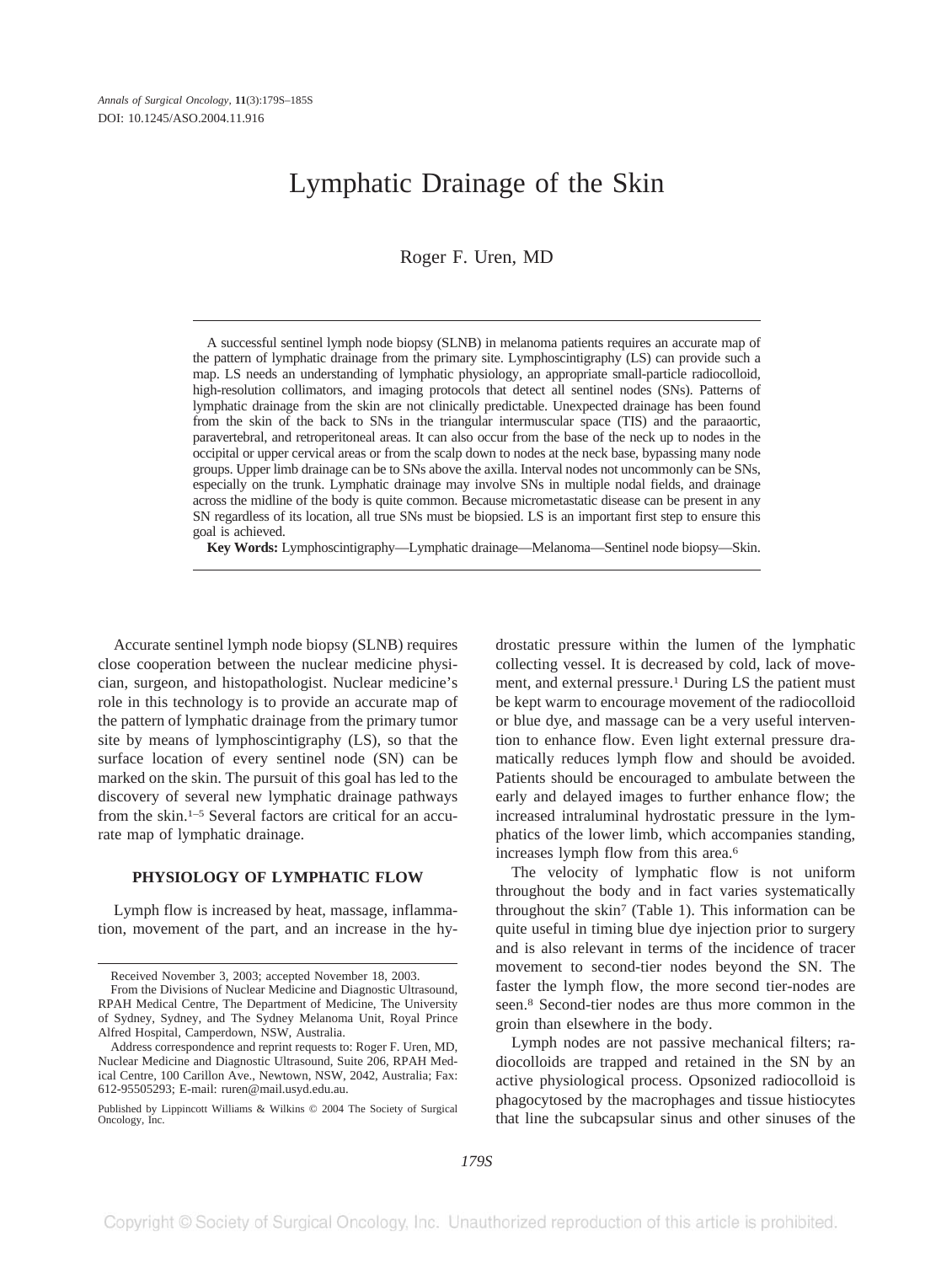**TABLE 1.** *Lymph flow rates*

| Region           | Average flow<br>$\text{(cm/min)}$ |
|------------------|-----------------------------------|
| Head and neck    | 1.5                               |
| Anterior trunk   | 2.8                               |
| Posterior trunk  | 3.9                               |
| Arm and shoulder | 2.0                               |
| Forearm and hand | 5.5                               |
| Thigh            | 4.2                               |
| Leg and foot     | 10.2                              |

lymph node.9 These processes take time and can be overwhelmed if too many radiocolloid particles reach the SN per unit time. When this happens it will be seen on dynamic imaging as the movement of tracer to secondtier nodes during the first 10 to 15 minutes postinjection when the bolus of particles reaches the SN. From this point on, there is no further migration of the radiocolloid particles; the pattern of uptake at 15 minutes is essentially the same as that at 2 hours and 24 hours. This is not a function of particle size. The assertion that big particles stay in the SN and small ones do not is incorrect. Lymph nodes are not passive mechanical filters.

There is a rough correlation between the number of lymphatic collecting vessels seen on dynamic or early imaging and the number of SNs.<sup>1</sup> This is not always the case, however, and a single lymphatic collecting vessel may divide to reach two or more SNs. This occurs especially in the groin for leg lesions. The reverse may also occur: two or more collecting vessels may converge to meet a single SN. This occurs most often in the axilla.

#### **THE SENTINEL NODE**

A sentinel lymph node is any lymph node that receives lymph drainage directly from a tumor site.1 An SN is not just the first node seen on dynamic imaging, because there may be multiple separate lymph channels that have different rates of lymph flow. If they drain to different nodes, these are all SNs, regardless of the time taken for the lymph containing the radiocolloid to reach them. An SN is also not necessarily the closest node to the primary site. Lymphatic vessels can bypass many nodes and even whole nodal fields before reaching the SN.

An SN on LS is identified by visualization of the lymphatic collecting vessel as it drains directly to the node. In order to achieve this there must be adequate numbers of radiocolloid particles in the lymph fluid during the early dynamic phase, and this requires the use of small-particle radiocolloids.

## **APPROPRIATE RADIOCOLLOID**

Small-particle radiocolloids best enter the lymphatic capillaries so they can be visualized on dynamic LS. The lymphatic endothelial cells that line the walls of the initial lymphatic capillaries overlap over a significant distance, and there is a 10- to 25-nanometer gap between the cells10 through which material can enter the lumen of the lymphatic. Small-particle radiocolloids such as 99mTc antimony sulfide colloid (particle size, 5 to 15 nm),<sup>1</sup> nanocolloid of albumin labeled with 99mTc (particle size,  $3 \text{ to } 80 \text{ nm}$ , <sup>11</sup> filtered 99mTc sulfur colloid (100 nanometer filter; particle size, 5 to 100 nm)<sup>12</sup> and 99mTc rhenium sulfide colloid (particle size, around 50 nm)<sup>13</sup> will all pass through this gap in adequate numbers under physiological conditions.

## **HIGH-RESOLUTION COLLIMATORS**

Regardless of the radiocolloid used, the majority of the injected dose for lymphatic mapping will remain at the site of injection. Even the best small-particle colloids such as 99mTc antimony sulfide colloid show only 5% to 8% migration to the SN; thus, 92% to 95% remains at the injection site. With 99mTc sulfur colloid, 99% remains at the injection site.14 In melanoma patients the injected activity often remains in the field of view. Since the SN contains a small amount of activity compared with the injection site, the image must be digitally enhanced so that even the faintest uptake is seen. With many collimators, this digital enhancement will cause star artifact that may obscure possible SNs. This is caused by septal penetration of the collimator. This star can bloom on the image and completely obscure true SNs in the field.

To avoid this we use a super-high-resolution microcast collimator. The amount of lead is the same in any direction, thus minimizing star artifact. The extra lead also reduces septal penetration to less than 1% at an energy of 140 KeV, the energy of the gamma ray emitted by 99mTc. If a super-high-resolution collimator is unavailable, we recommend using a medium-energy collimator. Although this will result in loss of resolution, it will prevent star artifact. An alternate approach is to attempt to shield the injected activity with use of lead sheets. This will be effective if carefully performed but is cumbersome and time-consuming and thus not a practical solution for most busy nuclear medicine departments.

#### **IMAGING PROTOCOLS**

Imaging protocols for LS should be designed to detect all SNs. In melanoma a full understanding of the unusual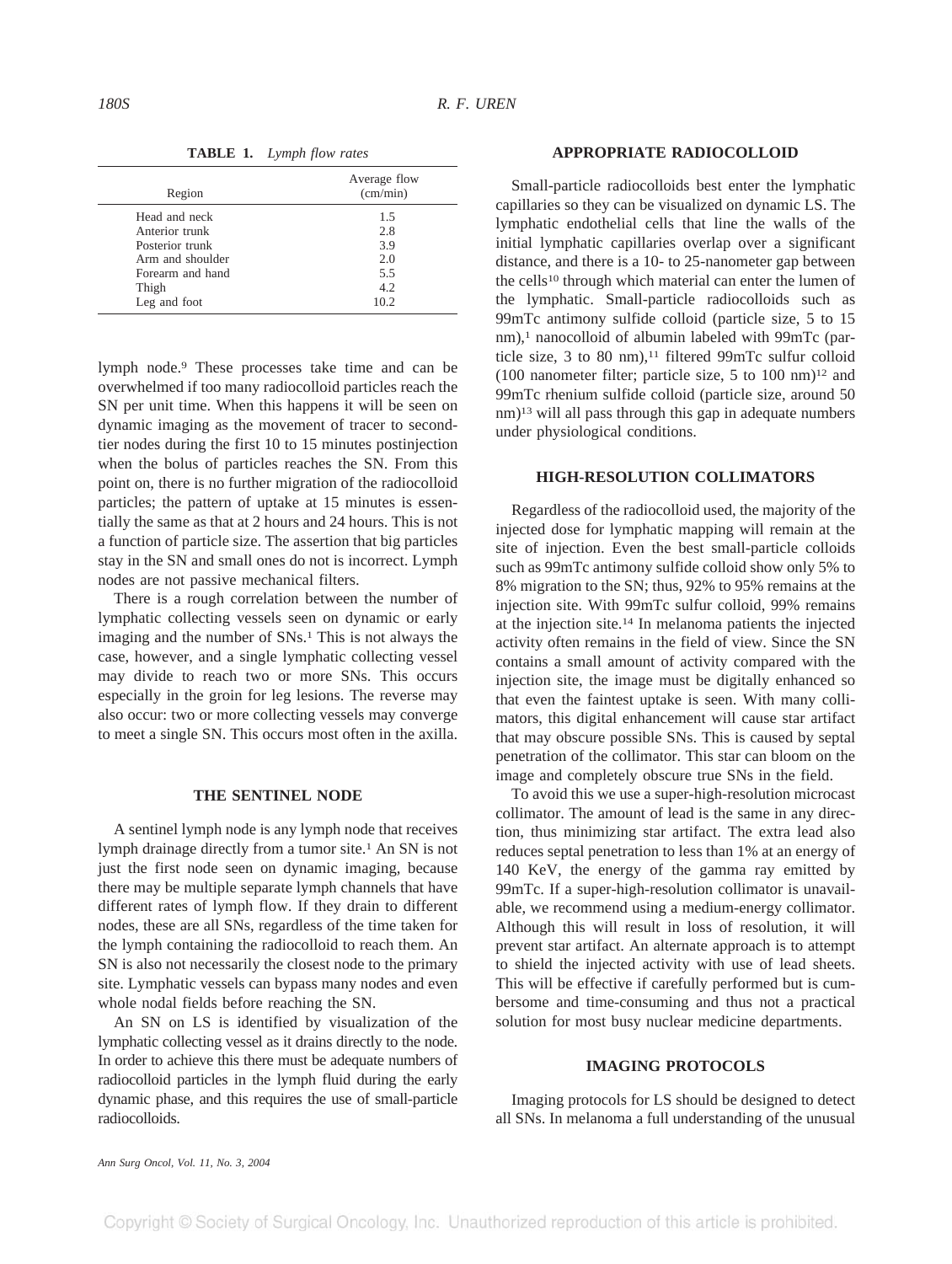patterns of lymphatic drainage that can be seen from the skin is required. In the trunk, posterior and lateral views are required for back lesion sites, and a check should be made for intra-abdominal drainage. The nape of the neck area and the head and neck region can also be challenging and usually require superior oblique or vertex views to ensure that SNs are not obscured by the injected activity, a situation which is common on straight anteroposterior views in this area.

# **LYMPHOSCINTIGRAPHY METHOD FOR MELANOMA**

LS to locate SNs in patients with melanoma involves the intradermal injection of a radiocolloid around the melanoma site or excision biopsy site.1 Usually, four injections of 5 to 10 MBq (0.05 to 0.1 mL/injection) are used, although this will depend on the primary melanoma size. After tracer injection, dynamic imaging is performed to follow the lymphatic collecting vessels until they reach the draining SNs. This phase of the study usually takes 10 to 20 minutes.

Delayed scans are performed 2 to 2.5 hours later, at which time all regions that could possibly drain the primary melanoma site are examined with 5- to 10 minute static images. Appropriate lateral, posterior, oblique, or vertex views are also acquired as necessary to define the exact location of all SNs. We routinely use a transmission source on all delayed images to highlight the body outline; these images are especially useful when performing a retrospective review of the scans.

The surface location of all SNs is marked on the overlying skin with an "X" of indelible ink. A permanent point tattoo of carbon black can also be applied and is a useful guide for clinical or ultrasound follow-up over subsequent years. The depth of the SN from the skin mark is measured in an orthogonal view with a radioactive marker placed on the skin mark. The operating surgeon must understand completely the presentation of the patient and the scan data; very close communication with surgical colleagues is vital for the SLNB method to be accurate. A more detailed description of the technique and imaging protocol may be found elsewhere.15

# **LYMPHATIC DRAINAGE OF THE SKIN**

When Morton and colleagues<sup>16</sup> described successful SLNB in melanoma patients with injection of blue dye, our group began to apply the method described above to locate the SNs with LS the day before surgery. All patients with intermediate-thickness melanomas were studied, regardless of the site of the lesions on the skin.

We began to observe drainage to lymph nodes in completely unexpected places.1,2 Some were in new nodal fields not previously known to drain the skin. There was unambiguous drainage from very few sites on the skin; without preoperative LS, accurate SLNB was simply not possible in many patients. This variability in lymph drainage and drainage to SNs in unexpected places has also been observed by others.17–19

As of October 2002, we have performed lymphatic mapping in 3280 patients with cutaneous melanoma and have accumulated a large body of data relating to common and uncommon cutaneous lymphatic drainage pathways. The following is a detailed description of the patterns of lymphatic drainage we have observed.

# **PATTERNS OF LYMPH DRAINAGE TROM THE SKIN**

#### **Posterior Trunk**

Melanoma sites on the posterior trunk included axillary drainage in 91% of our 1086 patients. Flow to the groin occurred in 11% of patients with back lesions. Drainage across the midline of the patient to contralateral SNs occurred in 35% of patients with back melanomas, and 20% showed drainage over the shoulders to SNs in the neck. Further unexpected drainage was seen, including lymphatic pathways that drain to the triangular intermuscular space (TIS) lateral to the scapula, behind the axilla,20 and pathways that pass through the posterior body wall directly to SNs in the retroperitoneal and paravertebral areas.21

The more common of these two pathways is drainage from the skin of the back to the TIS. We have observed this drainage pathway in 11% of our patients with back melanomas (Fig. 1). Older protocols called only for



**FIG. 1.** The surface location of melanomas that showed lymphatic drainage to sentinel nodes in the triangular intermuscular space (TIS). Drainage can be seen to the right and/or left TIS.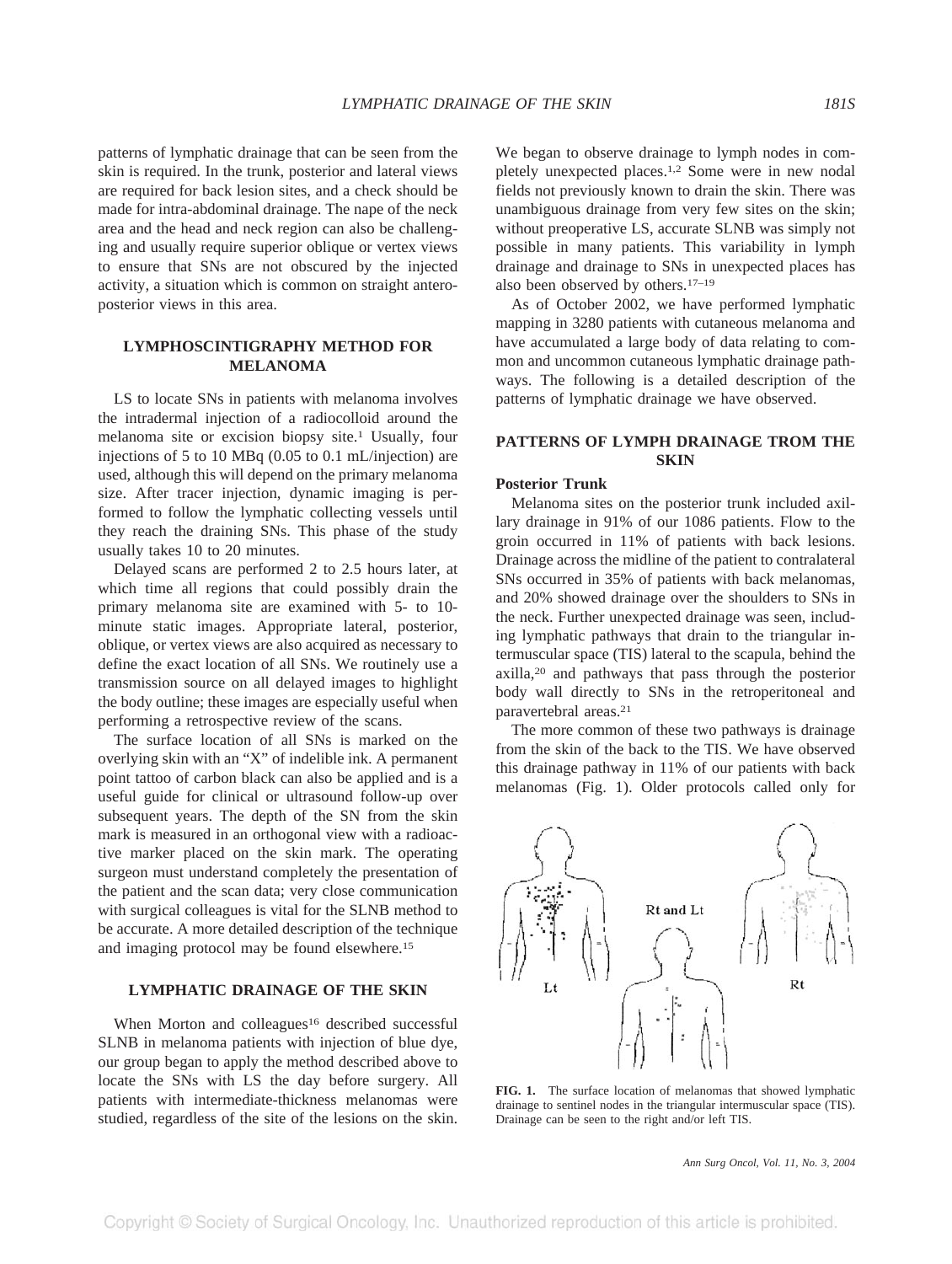anterior views of the axilla, but posterior and lateral views are required to identify SNs in this unexpected location because attenuation of photons passing through the patient's body may prevent visualization of TIS nodes in an anterior view. Drainage to an SN in the TIS often accompanies drainage to an SN in another nodal field, but we have seen eight patients with exclusive drainage to an SN in this unexpected location.

The second unexpected lymphatic drainage pathway from the skin of the back passes directly through the posterior body wall to SNs in the paravertebral, paraaortic, or retroperitoneal areas (Fig. 2). This drainage pattern is usually to intra-abdominal sites, but we have also seen paravertebral nodes in the thorax as SNs draining the skin of the back. We have observed this pathway in 3% of patients with back melanomas, making it much less common than the pathway draining to the TIS. If we consider only the posterior loin area, however, we find drainage via this pathway in 24% of patients. Again, drainage to SNs in these unexpected areas is usually accompanied by drainage to SNs in expected nodal fields (the axilla and groin), but we have encountered four patients who had exclusive drainage to SNs in these areas with no drainage to axilla or groin.22 The importance of identifying drainage to SNs in the paravertebral, para-aortic, and retroperitoneal areas is that metastatic



**FIG. 2.** Dynamic (*top left*) and delayed lymphoscintigraphy (*top right, bottom left and right*) in a patient with a melanoma excision biopsy site on the mid-posterior left-loin area. Lymphatic drainage is seen directly through the posterior body wall to sentinel nodes in the left retroperitoneal (*arrows*) and paravertebral regions (*curved arrows*) as well as to two sentinel nodes in the left groin. A faint second-tier node is also seen in the left groin.

disease in one of these nodes represents locoregional metastasis, not systemic disease. Drainage to combinations of nodal fields is also very common and will be missed without preoperative lymphatic mapping with LS. Interval nodes, which are nodes that lie along the course of a lymphatic collecting vessel between a primary site and a draining nodal field, were seen as SNs more commonly on the back than elsewhere in our patients with melanoma.

## **Anterior Trunk**

Lymph from the skin of the anterior trunk generally drains to expected nodal fields, and there tends to be less passage of lymph vessels across the midline than on the posterior trunk. In our 244 patients with anterior trunk melanoma, 83% had drainage to the axilla and 19% had drainage to the groin. Contralateral drainage was less common than on the back, occurring in 20% of patients. Drainage to interval nodes is also less common than on the back.

We did detect one new unexpected drainage pathway, from the periumbilical skin to a node in the subcutaneous fat over the costal margin.23 The lymphatic pathway then passes medially and through the chest wall to internal mammary nodes on the same side as the costal margin node. The pathway always meets a costal margin node first, however, and thus the SN in these patients is the costal margin node, with the internal mammary node receiving drainage as a second-tier node. In fact, we have seen an internal mammary node as an SN for the skin of the anterior trunk in only two patients who had undergone previous surgery.

#### **Head and Neck**

Drainage to multiple SNs in the head and neck is common1,24 and the nodes are often small. The draining SNs often lie very near or sometimes immediately beneath the melanoma site. Detection of such nodes on LS is thus extremely difficult and sometimes impossible. However, if care is taken and such limitations are understood, accurate lymphatic mapping and SLNB can be achieved in the head and neck.

Lymphatic drainage from the skin of our 578 patients with head and neck melanoma is shown in Figure 3. As we have found elsewhere, clinical prediction of lymphatic drainage in the head and neck is unreliable, and 33% of patients drain to node sites discordant with clinical prediction.24 This is often to postauricular nodes from the skin of the face and anterior scalp. Such nodes are not usually excised during elective neck dissections for melanoma. Drainage across the midline was seen in 10% of patients with head and neck melanomas (Fig. 4).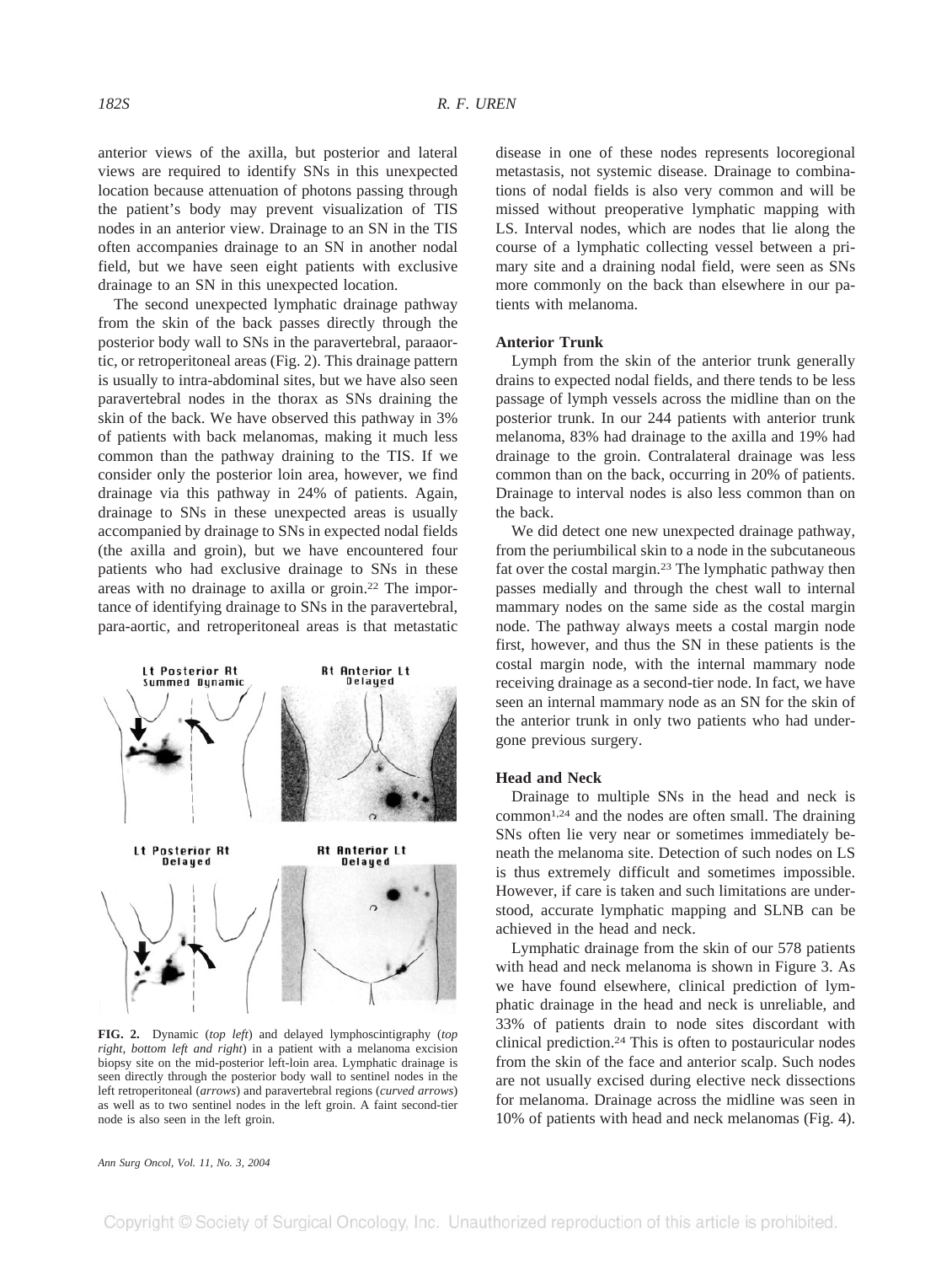# Lymphatic Drainage of the Head and Neck **578 Patients**



**FIG. 3.** Percentage of patients with head and neck melanomas showing lymphatic drainage to sentinel nodes in each neck node field (IN, interval node).

Such a contralateral node occasionally can be the only site of micrometastatic disease. Lymph drainage also may occur from the base of the neck upward to nodes in the upper cervical or occipital area. Again, we have seen this pattern in patients whose only positive node was an occipital node, even though other SNs were present in the axilla, upper cervical area, and lateral neck base. Drainage is also seen regularly from the upper scalp



**FIG. 4.** Dynamic (*top left*) and delayed lymphoscintigraphy (*top right, bottom left and right*) in a patient with melanoma on the right upper eyelid. Lymphatic drainage occurs to sentinel nodes in the right parotid region, right submandibular region, and left supraclavicular region (*arrow*).

directly down to nodes at the base of the neck or in the supraclavicular region. Lymphatic vessels reaching these nodes are thus bypassing all the nodes in the upper and mid cervical areas as well as the preauricular (parotid), occipital, and postauricular nodes. This reinforces the concept that the SN is not simply the closest node to the primary melanoma site

#### **Upper Limb**

Lymph drainage from the skin of the upper limb is to the axilla, as expected, in almost all patients. Drainage to SNs in the epitrochlear region was seen in 20% of patients with melanomas located on the forearm and hand. We also have detected direct drainage to SNs above the axilla in the supraclavicular region, interpectoral region, lateral neck base, and TIS in 6% of our 608 patients with upper limb melanomas. These patients usually also had an SN in the axilla, and the lymph drainage to these unexpected sites occurred via a separate, discrete lymph vessel. Relying exclusively on gamma probe– guided removal of axillary SNs in these patients would have missed the other SNs. Accurate lymphatic mapping with LS is thus imperative.

An interval node is regularly seen lying medially in the arm about halfway between the shoulder and elbow. We have seen one patient who had drainage exclusively to this interval node in the mid inner arm, so that it was the only SN.

#### **Lower Limb**

In our 764 patients with lower limb melanomas, the skin drained to the ipsilateral groin or popliteal fossa unless there had been prior surgery to the groin nodes. In this circumstance drainage to the contralateral groin may occur, and we have found micrometastases in such contralateral groin SNs.25

Lymph drainage from the foot and leg to the popliteal lymph nodes was observed in 38 of 518 patients (7%) with melanomas in these areas (Fig. 5). The melanoma sites draining to the popliteal nodes are quite variable; it is not just the skin of the lateral heel that drains here, as was previously thought.

#### **Interval Nodes**

Interval nodes can be SNs, and we have seen 10 patients in whom they were the only SNs. When present they must be detected and removed if an SLNB procedure is to be accurate. Interval SNs contain micrometastases with the same incidence as SNs found in the standard nodal fields.26 We found interval nodes in 7% of patients overall; they are more common on the trunk (12% posterior trunk and 8% anterior trunk) than in the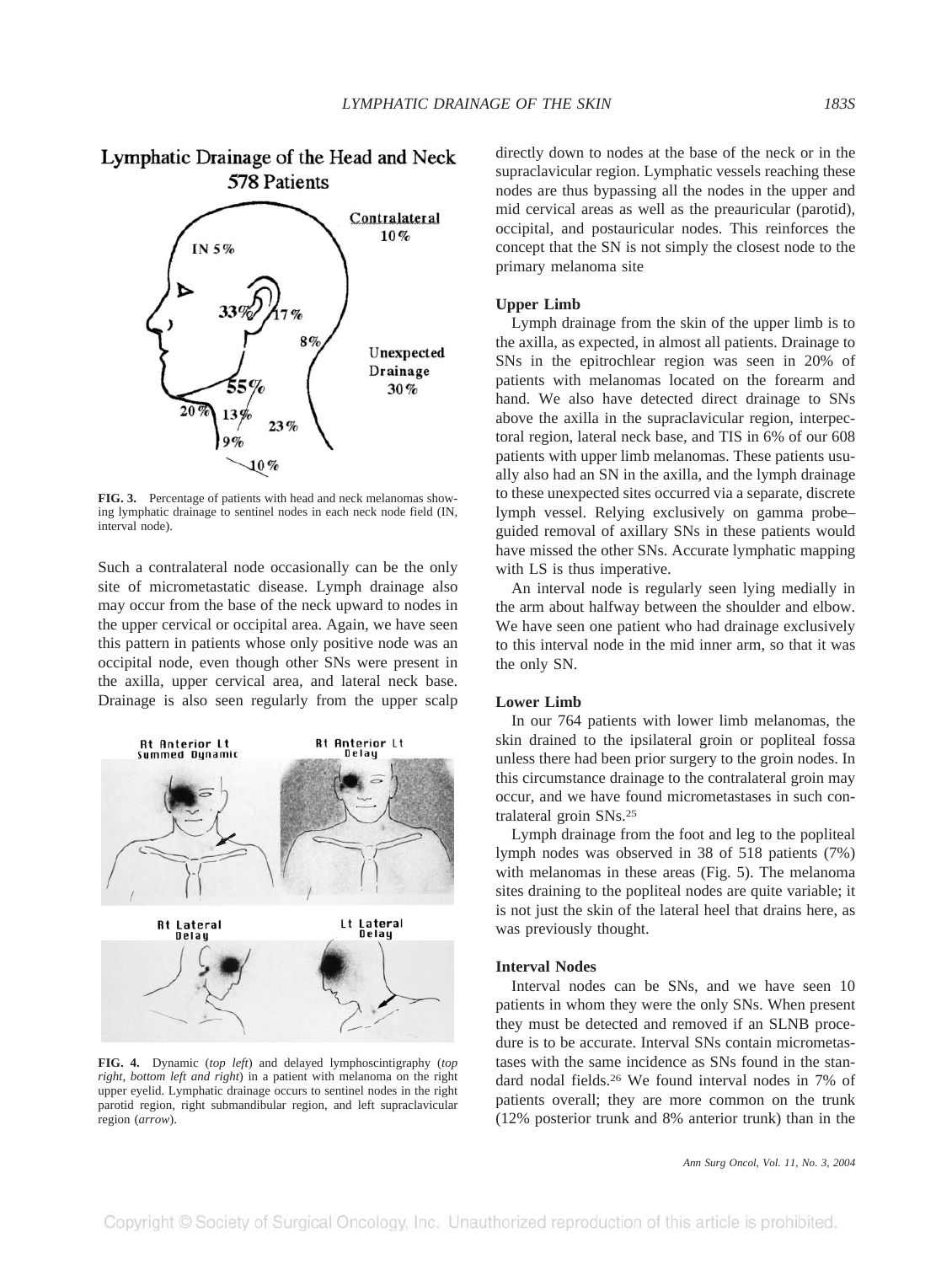

**FIG. 5.** Dynamic (*top left*) and delayed lymphoscintigraphy (*top right, bottom left and right*) in a patient with a melanoma excision biopsy site on the dorsum of the right foot. Two bright and one faint lymphatic collecting vessels pass up the leg on the dynamic image; these drain to a single sentinel node in the right popliteal fossa and two sentinel nodes in the right groin (*arrow*). Some second-tier nodes are seen above the sentinel nodes in the groin; they are seen more commonly here because lymph flow is more rapid in the leg than elsewhere. An orthogonal view is always performed to measure the depth of the sentinel node from the skin (*bottom right*).

head and neck (5%) or upper limb (4%), but they are rare in the lower limb (0.5%) (Fig. 6). In a large multicenter study, McMasters and colleagues<sup>3</sup> found that in melanoma patients interval nodes were positive for metastases with the same frequency as SNs in standard nodal fields. In their 13 patients with a positive interval node, it was the only positive SN in 11 patients (85%).



**FIG. 6.** The location of melanomas that showed lymphatic drainage to an interval node as a sentinel node.

Interval nodes remain "hot" on delayed scans because they retain the radiocolloid, although much of the radiocolloid reaching an interval node passes on to second-tier nodes. They thus seem to be more "porous" to radiocolloids than SNs in standard node fields.

#### **Lymphatic Lakes**

Unlike interval nodes, lymphatic lakes do not need to be examined during SLNB. They are focal dilatations of lymphatic collecting vessels. They are seen during LS as a focal area of increased tracer retention along the course of a lymphatic collecting vessel during the dynamic early postinjection phase of the study. The activity rapidly passes onward in the lymph vessel, however, so that they are not visible on delayed scans performed 2 hours later. These should not be mistaken for interval nodes, which retain tracer and are therefore hot on delayed scans.

#### **CONCLUSION**

Lymphatic drainage of the skin is highly variable from patient to patient, even when the same region of the body is being examined. Several recent studies have confirmed that the path taken by the lymphatic collecting vessels is unpredictable, as is the ultimate location of the draining SNs.1–5

Preoperative LS with small-particle radiocolloids allows visualization of lymphatic vessels that drain directly to the SNs. Careful imaging technique will thus allow all true SNs to be identified in each patient, even if these nodes lie outside standard node fields or are interval nodes lying between the primary site and a node field. This important contribution to the management of melanoma will lead to more accurate nodal staging.

# **ACKNOWLEDGMENTS**

The acknowledgments are available online in the fulltext version at www.annalssurgicaloncology.org. They are not available in the PDF version.

#### **REFERENCES**

- 1. Uren RF, Thompson JF, Howman-Giles RB. *Lymphatic Drainage of the Skin and Breast: Locating the Sentinel Nodes.* Amsterdam: Harwood Academic Publishers, 1999.
- 2. Thompson JF, Uren RF, Shaw HM, et al. The location of sentinel lymph nodes in patients with cutaneous melanoma: New insights into lymphatic anatomy. *J Am Coll Surg* 1999;189:195–206.
- 3. McMasters KM, Chao C, Wong SL, et al. Interval sentinel lymph nodes in melanoma. *Arch Surg* 2002;137:543–9.
- 4. O'Toole GA, Hettiaratchy S, Allan R, Powell BWEM. Aberrant sentinel nodes in malignant melanoma. *Br J Plast Surg* 2000;53: 415–7.
- 5. Statius Muller MG, Hennipman FA, van Leeuwen PAM, et al.